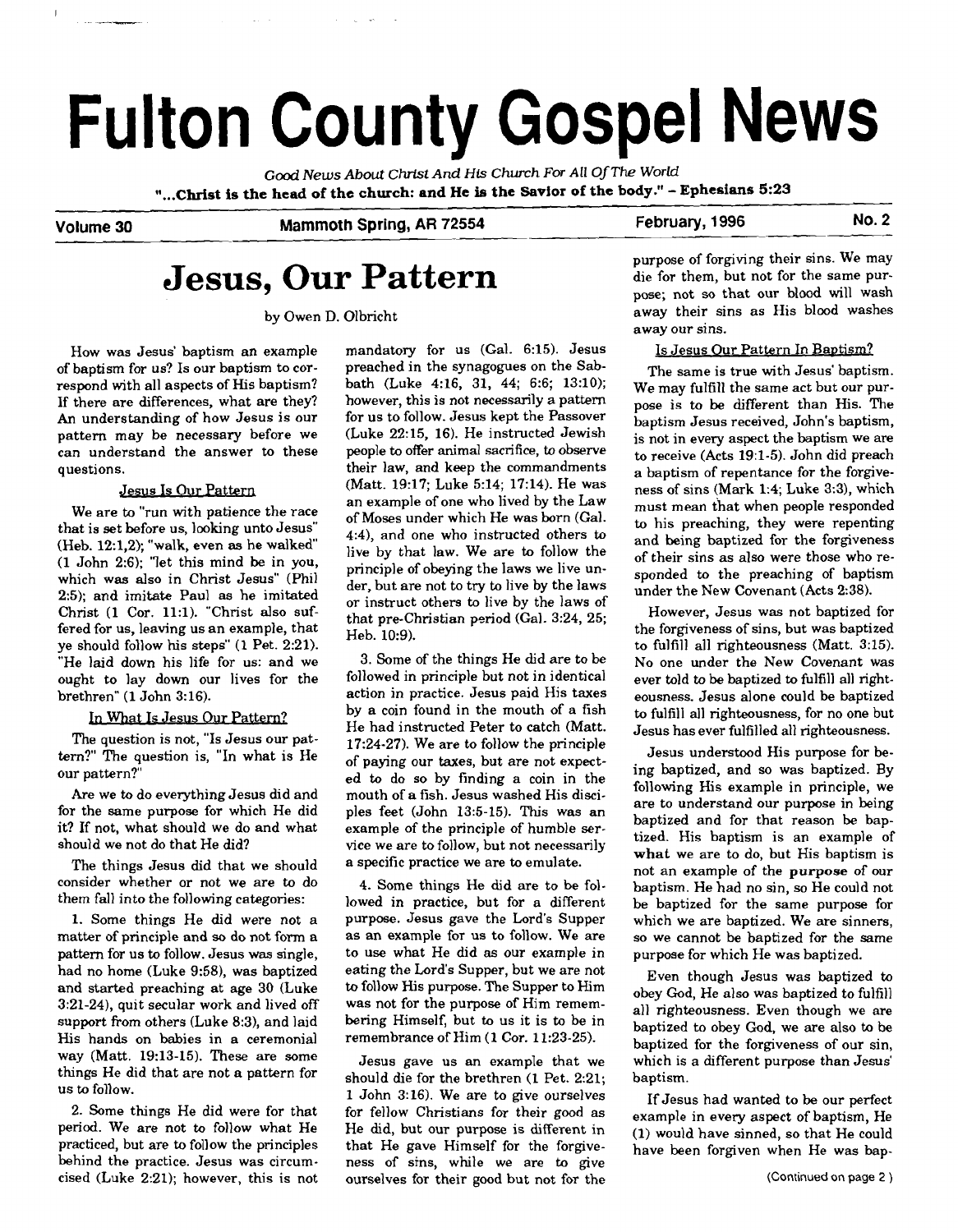#### **FULTON COUNTY GOSPEL NEWS USPO Publication No. 21 1780**

. . . is a monthly publication distributed free of charge to any who care to receive it. We will be happy to add any names to the regular mailing list. If you send in a name we must have a complete address, including number and street name. or RR. or HCR number. plus box number, or a P.O. Box number and the ZIP CODE. This paper is supported by unsolicited contributions for which we are gratefd. Financial information **will**  be furnished upon request. Mail all address corrections or manuscripts to:

#### **FULTON COUNTY GOSPEL NEWS**  P. 0. Box **<sup>251</sup>** Mammoth Spring. **AR 72554**  Ted J. Clarke .................. EDITOR

Phone ..... . . . . . . .. . . . . . **(501) 625-32 17** 

#### **(Continued from** page **1)**

tized; (2) repented so he could be an example of repentance as a part of His baptism; and (3) He would have waited until after His death on the cross so that He could receive New Covenant baptism instead of the baptism of John. He received a baptism that is no longer valid. If we should receive the baptism He received, we would need to be baptized again (Acts 19:l-5).

5. Jesus is our example in principle, practice, and purpose in love, service, compassion, and self-giving (Rom. 152, 3). There are no qualifying statements to be made concerning these.

#### Conclusion

In order to be a follower of Jesus we must distinguish as to when what He did is a pattern for our lives. We are to follow His practice and purpose only when such applies to our lives. His practice in baptism is to be followed as an example but His purpose in baptism cannot be followed, for His purpose in baptism was different than our purpose.

305 Maryland Ave. Sherwood, **AR** 72120

*Don't ever feel that the Lord is unaware of your burdens. He knows the capacity of the load that we can carry and is stand***ing** *by to shoulder it with* **us.** 

*The Lord will lift your burden if you will let go. Christ cares, but He cannot carry that which we refuse to commit to Him.* 

## **IT'S THE MORALITY, STUPID!**

#### **by Ted J. Clarke**

During the last presidential campaign one of the political parties had signs up to remind their candidates what the real issues were in the minds of the American voters. The signs said, "It's The Economy, Stupid!" That was what needed to be fixed and if the voters could be convinced a certain candidate could fix it, that person was likely to get elected. Before anyone gets excited, let me assure you that this is not a political article. This is just an illustration.

This country is in a mess when it comes to morals. Crime is out of control, greed greases most people's wheels, many of our youths are committing suicide or killing each other in gang wars. Sexual and physical abuse are common in families. On and on we could go. What are the solutions? Bigger government, more social programs, higher taxes, more abortions, free condoms, legalizing drugs, or what? Those who run our country from either party need to see **'lt's the Morality, stupid!"** The problems of crime, greed, sexual immorality, racial hatred, and such like cannot be solved without trying to raise the standard of morality in this country. When the writer of Proverbs 14:34 said, **"Righteousness exalts a nation, but sin is a reproach to any people,"** he was talking to us as much as any other country. Proverb 11:ll agrees, stating, **"By the blessing of the upright the city is exalted, but it is overthrown by the mouth of the wicked."** 

National programs promoting morality can be helpful, but morality must be taught and practiced in the home for it to capture the hearts of America or any people (Ephesians 6:l-4). When those in authority suggest giving out free birth control devices, that isn't teaching morality, it just says don't get caught in the consequences of being immoral. When it is suggested that drugs be legalized to keep the crooks out of the business, that doesn't teach any person responsibility to avoid such temptations, it will just take money away from crime fighting and put it in hospitals and drug centers that will have to treat all of the new addicts created from the availability of drugs. Drunkenness, whether caused by alcohol or other drugs, is still a sin which leads people to commit all other kinds of sin. Feeding people alcohol or other drugs doesn't stop sin (immorality), it increases it! See Proverbs 20:l; 23:29-35; 1 Corinthians 6:9-11, 19-20; Galatians 5:19-21.

We were once called a Christian nation because, whether people were actually New Testament Christians or not, at least they abided by much of the teaching on morals which is found in the Bible. When we ceased teaching the Bible, we ceased promoting the standard for morals. If we return to teaching the principles of morality in the Scriptures, we will build a more moral nation. To any of our leaders who are listening, **IT'S THE MORALITY** that needs fixing. We're all stupid if we don't help out all we can.

The Scriptures supply us with all that we need to be completely equipped to live the best possible life in obedience to God and in love of our fellowman (2 Timothy 3:16-17; 2 Peter 1:3). Our nation's quality of life will not improve with the implementation of man's ideas, for God our Creator knows better than we do what we need. We do not know of ourselves the best way (Jeremiah 10:23). God's way takes us on the high road, above ungodliness and sin (Isaiah 55:6- 11). We will search in vain for answers to the problems of our nation's immorality if we do not turn to God and His word.

#### **MATTHEW 12:41**

#### **by James Meadows**

"The men of Nineveh shall rise in judgment with this generation, and shall condemn it: because they repented at the preaching of Jonah; and, behold, a greater than Jonah is here." The Lord's statement, "they repented at *(eis)* the preaching of Jonah," is often used by Baptist debaters and preachers to evade the force of the preposition *eis* in Acts 2:38, "for the remission of sins." They claim that *eis* certainly has a retrospective significance (looking backward) and means "on account of." They boldly declare that men did not repent *in order to*  get Jonah to preach, but they repented *on account of* his preaching. In the same way Acts 2:38 means, they assert, that baptism is *on account of* the remission of sins already possessed. This cannot be true for several reasons.

*First,* the word "preaching" is a noun, not a verb. and does not refer to the *act*  of preaching, but to the *message; that which was preached.* It is a translation of the Greek noun *kerugma.* W. E. Vine defines it as "a proclamation by a herald, denotes a message, a preaching (the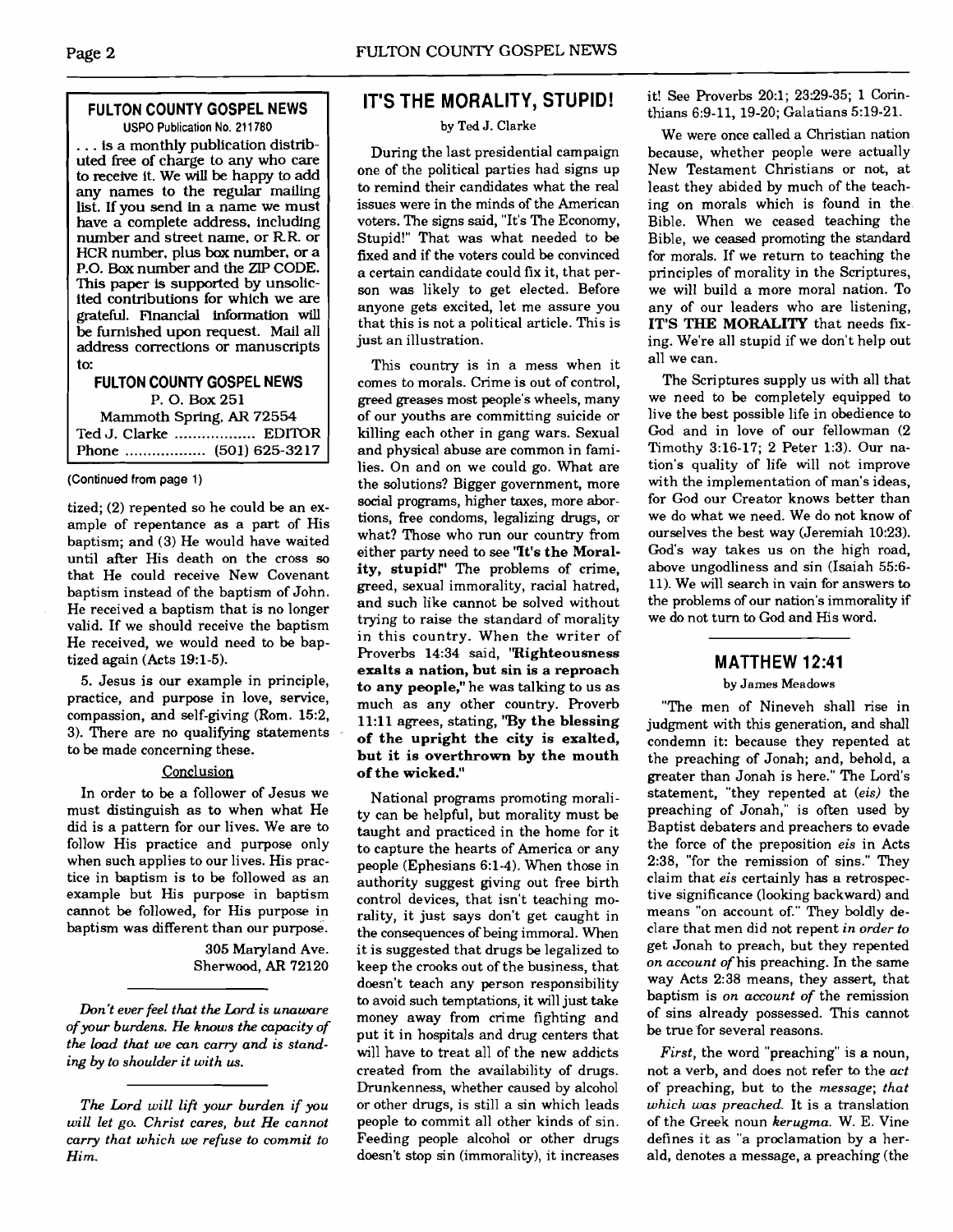substance of what is preached as distinct from the act of preaching), Matt. 12:41." The word refers to "that which is promulgated by a herald or public crier, a proclamation by herald, in the New Testament the message or proclamation by the heralds of **God** or Christ" (Thaver's Greek-English Lexicon, p. 346). The reference in this passage is to "the proclamation of the necessity of repentance and reformation made by the prophet Jonah" (Ibid).

Second, the Septuagent has this same Greek noun at Jonah 3:2 where God instructed Jonah, **"Arise,** go unto Nineveh, that great city, and preach unto it the preaching that I bid thee." Jonah was to preach (verb: the act of preaching) the preaching (noun: the message preached). The preaching definitely refers to the message - the substance or contents that God gave to Jonah.

Third, the Greek word eis appears about seventeen hundred places in the New Testament and translators have used some forty-eight English words or phrases to express its meaning in various contexts. "In most places, however, it is rendered against, among, at, by, concerning, for, hereunto, in, into, that, till, *to,* to the *end,* toward, unto, and with, but never is it translated 'because of' " (L. 0. Sanderson). "There is not a reputable scholar in the world that will assert that the preposition **eis** is retrospective - looks backward - in meaning" (Guy Woods).

Fourth, it becomes perfectly clear that Jonah preached a certain kind of life. This life was in his *preaching* - his message. The men of Nineveh got into this life by repentance. "The men of Nineveh will rise with the leaders of this age at the judgment and condemn them, for they turned to the message *of* Jonah." Williams' Translation. Dr. Charles B. Williams was once professor of Greek in Union University, a prominent Baptist school in Jackson, Tennessee. His translation has gained wide recognition among scholars of all religious bodies.) "That is, the people of Nineveh repented, and the proof of it was their 'turning to practice the message preached by Jonah,' putting their faith in Jonah and forsaking their sins - something prospective" (Dr. Charles B. Williams). "They repented into the preaching of Jonah. This is not idiomatic English, but it conveys the ex**act** thought which a Greek would derive from the original. The term *preaching* **as** put for the course of life required by

the preaching, and it is asserted that they repented into this. Their repentance, in other words, brought them into the course of life which the preaching required. If Jesus had merely said they repented in consequence of Jonah's preaching, he would have stopped short with the internal change which they underwent; but he chooses to go further, and indicate the terminus of their repentance, that it brought them into the condition which the preaching demanded" (J. W. McGar-<br>vey, The New Commentary, Vol. I. Matthew and Mark [Delight, AR: Gospel Light, n.d.]).

Acts 238 teaches baptism "for [in order to obtain] the remission of sins" and Matthew 12:41 gives absolutely no support to those who claim otherwise.

> 1412 Springwood Circle Knoxville, **TN** 37931

## **LOOK BUSY JESUS IS COMING!**

#### **by John Shafer**

Have you ever been at work and had someone yell, "Look busy, because the boss is coming," or something similar? Just a week ago I saw this lapel button that stated the following, "Look Busy, Jesus Is Coming." What exactly does this imply? Look busy, or in other words, act. You certainly wouldn't want to actually be busy. And yet, Jesus, our great example, certainly didn't act. He stated in John 9:4, 'We must work the works of him that sent me, while it is day: the night cometh, when no man can work."

The Pharisees were always religious, or at least seemed to be. Yet Jesus calls them hypocrites. According to Vines Dictionary of New Testament Words, the original meaning of the word hypocrite, is "a stage actor ... Matthew 23:13- 15." They were doing a good job of acting, but weren't actually practicing what they preached. Jesus didn't want his disciples to be just actors. He wanted them committed to the Work. Neither should we be counted with the actors. We should not be playing the part of a Christian, but rather living the life. Revelation 2:10 doesn't say, "Be thou faithful for a little while," but rather, "Be thou faithful unto death." Nothing has changed. We, like the early Christians, are to remain faithful, to keep on being faithful; something that is active, not passive.

The Boss is coming. How does the world view this? The Boss is away so

the mice will play. In other words, as long as I don't get caught, it really doesn't matter what type of job I do. Some believe that the only time they need do anything is when they are being watched. Do we truly believe that God is omnipresent? Do we really believe that God is everywhere? Read Psalm 139. Then the question is, why don't we **act** like it? Is it perhaps because we're nothing more than Sunday morning Christians? Do we go to services on Sunday morning and then go home like nothing ever happened?

How are we to work? **As** a Christian are we not obligated to do the best we can each and every day? As Christians we are to be a "light" in the world (Matthew 514). This isn't something we turn on and off like a light switch! Christianity is a full-time position even though some "act" like it is strictly parttime. What do we do with part-time jobs? I get a hangnail and so I call in sick. Someone is coming to visit, so I come up with an excuse. Do we do the same thing when it comes to living our Christianity? Note Ephesians 6:5 and Colossians 322. Are we not slaves of our Master Jesus? Then why is it we are not doing His bidding? Saturday night we were able to run and play but come Sunday morning, what do we do? "Oh, I'm just too tired... I've got this terrible headache.. .Company is coming.. . ."

The Scriptures say that indeed the Lord is coming! When should we be prepared? Many will **try** and predict when the Lord is coming. They'll even try to use the Bible to prove it. Many books written about Saddam Husein in the recent past portrayed him as being one of the signs that the Lord would soon return. But what exactly does the Bible say about His coming again? Read 1 Thessalonians 5:2 ff and 2 Peter 3:lO. If we only knew what time the thief was coming, we'd have the police waiting and ready to arrest him. We need to be ready for the Lord's returning at any time, not just when it's convenient for us! Yes, there<sup>\*</sup>is a Great Day Coming. *Are* **You Ready For** *the Judgment Day?* 

> 1306 14th Ave. Kearney, NE 68847

*If* you are hanging out there on a low limb, don't firget the **One** who **mu&** the tree. Look up, the Lord is waiting to give you a *hand* 

Blessings are not to hoard, but to share.